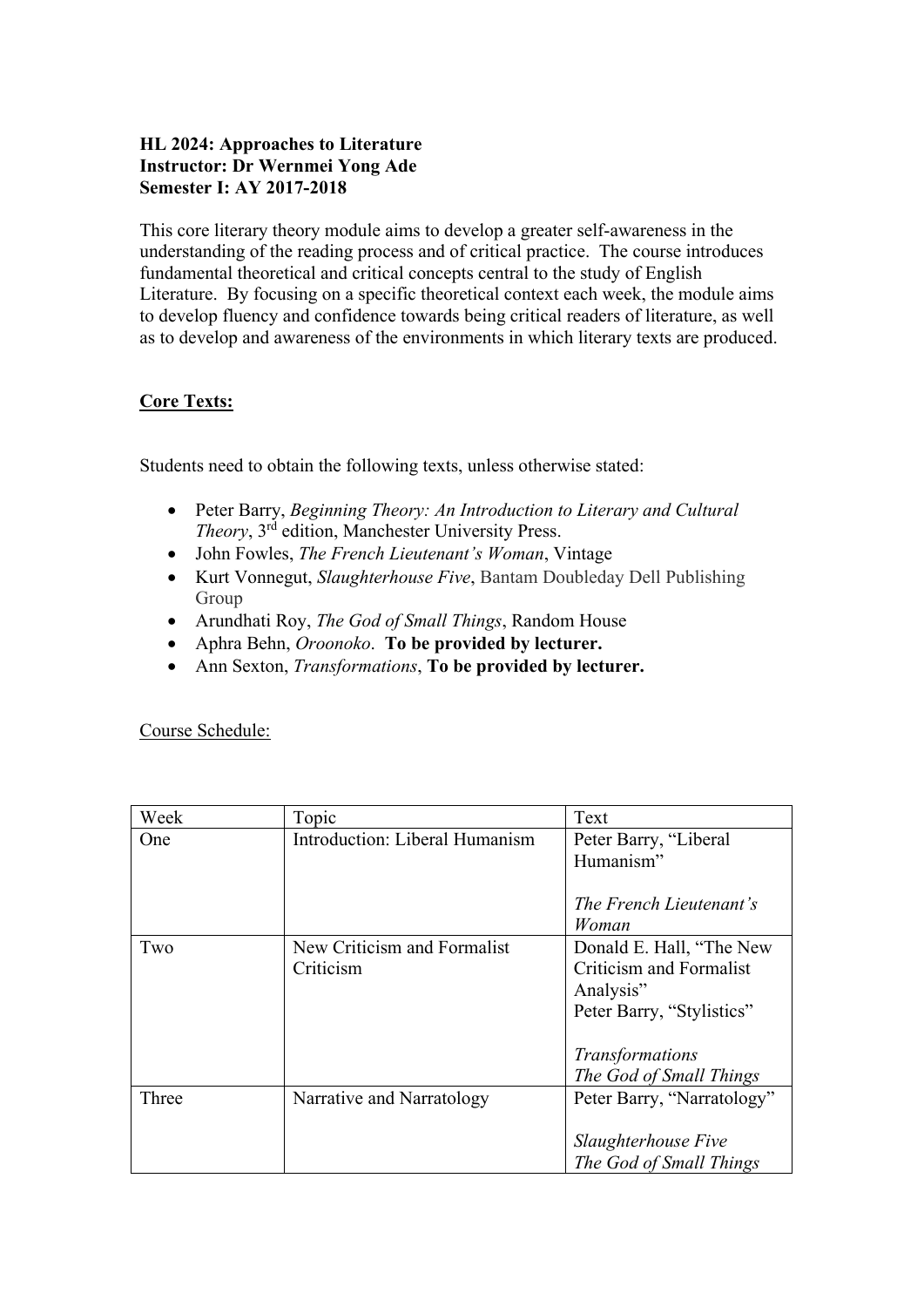| Four       | Reader Response                                          | Donald E. Hall, "Reader-<br>Response Analysis"<br>Jane P. Tompkins, "An<br>Introduction to Reader-<br>Response Criticism"<br>The French Lieutenant's |
|------------|----------------------------------------------------------|------------------------------------------------------------------------------------------------------------------------------------------------------|
| Five       | <b>Structuralist and Post-Structuralist</b><br>Criticism | Woman<br>Peter Barry,<br>"Structuralism", "Post-<br>structuralism and<br>Deconstruction"<br>Slaughterhouse Five                                      |
| <b>Six</b> | Postmodernism                                            | Peter Barry,<br>"Postmodernism"<br>Slaughterhouse Five<br>The French Lieutenant's<br>Woman                                                           |
| Seven      | New Historicism and Cultural<br>Materialism              | Peter Barry, "New<br>Historicism and Cultural<br>Materialism"<br>Slaughterhouse Five                                                                 |
|            |                                                          |                                                                                                                                                      |
| Eight      | <b>Recess Week</b>                                       |                                                                                                                                                      |
| Nine       | Psychoanalytic Criticism                                 | Peter Barry,<br>"Psychoanalytic Criticism"<br>The French Lieutenant's<br>Woman                                                                       |
| Ten        | Marxist Criticism                                        | Slaughterhouse Five<br>Peter Barry, "Marxist<br>Criticism"<br>The French Lieutenant's<br>Woman                                                       |
| Eleven     | Feminist Criticism                                       | Peter Barry, "Feminist<br>Criticism"<br>The French Lieutenant's<br>Woman<br>Transformations<br>The God of Small Things                               |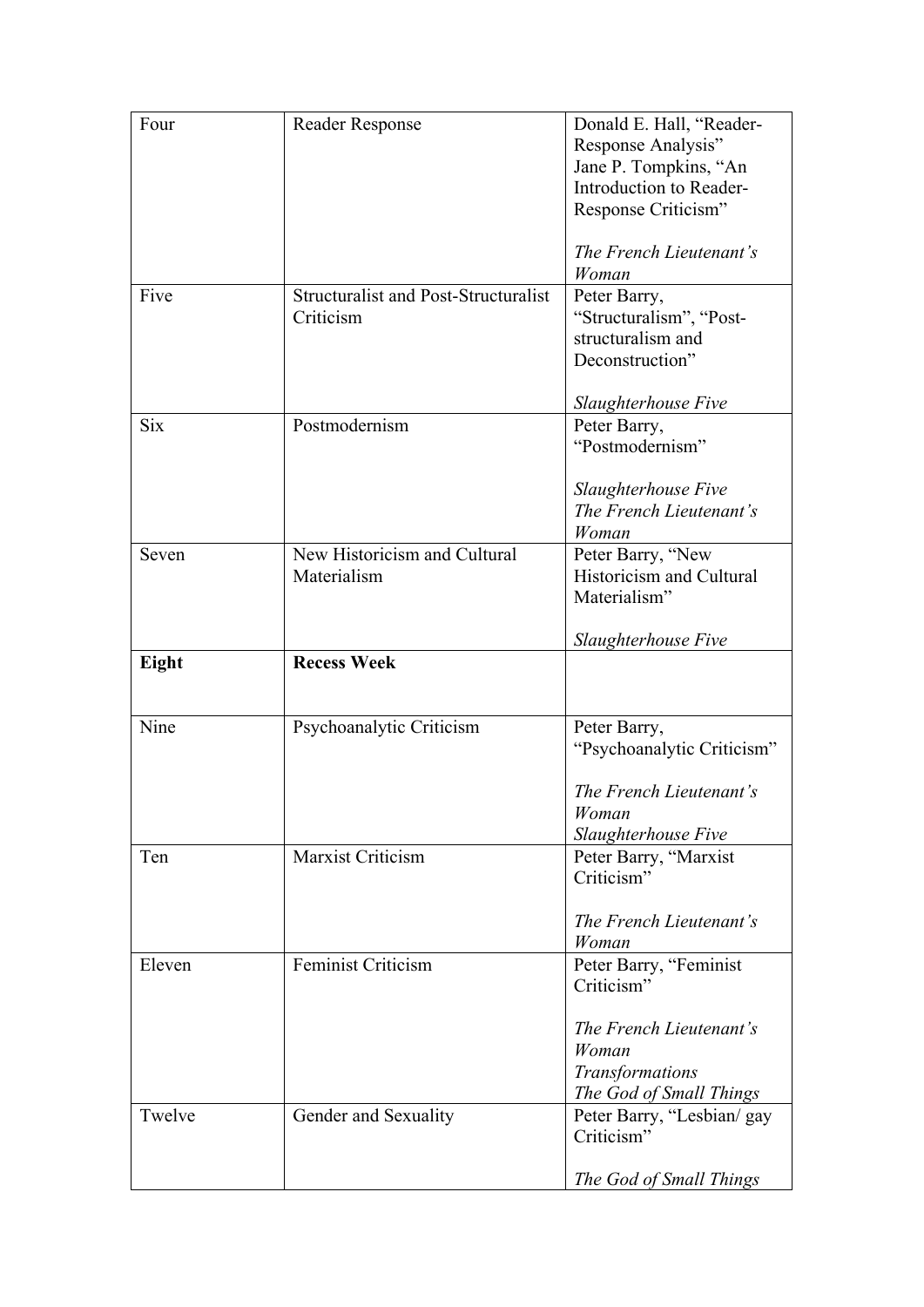|          |                                                   | Transformations<br>Slaughterhouse Five<br>The French Lietenant's<br>Woman       |
|----------|---------------------------------------------------|---------------------------------------------------------------------------------|
| Thirteen | Postcolonial Criticism<br>Overview/ Exam Briefing | Peter Barry, "Postcolonial<br>Criticism"<br>Oroonoko<br>The God of Small Things |

## **Method of instruction:**

Weekly 2-hour lecture Weekly 1-hour tutorial

## **Mode of Assessment:**

Mid-term 1,200 – 1,500 word essay: 20% End-term 1,800 - 2,000 word essay: 30% Exam: 50%

## **Suggested Secondary Reading:**

**(***You are encouraged to explore and supplement the readings offered in the course reader with your own. You are however not confined to this list, nor are you required to read everything on this list. The following books are available in the library.***)**

### **Introductions to Literary Criticism and Theory**

Terry Eagleton, *Literary Theory: An Introduction*, 3rd edition, University of Minnesota Press, 2008

Belsey, Catherine. *Critical Practice*, 2nd edition (London: Routledge, 2002) Andrew Bennett and Nicholas Royle, *An Introduction to Literature, Criticism and Theory*,  $5<sup>th</sup>$  edition, Routledge, 2016.

Culler, Jonathan. *Literary Theory: A Very Short Introduction* (Oxford: OUP, 2000) Webster, Roger. *Studying Literary Theory: An Introduction* (USA: Bloomsbury, 2009)

Lois Tyson, *Using Critical Theory: how to read and write about literature*, 2nd edition, Routledge, 2011.

### **Literary, Critical and Theoretical Dictionaries and Encyclopaedias**

Abrams, M.H. *A Glossary of Literary Terms* (Boston: Thomson-Wadsworth, 2005) Baldick, Chris. *The Concise Dictionary of Literary Terms* (Oxford: OUP, 2004) Gray, Martin. *Dictionary of Literary Terms* (London: York UP, 1992) Malpas, Simon and Wake, Paul. *The Routledge Companion to Critical Theory* (London: Routledge, 2006) Waugh, Patricia. *Literary Theory and Criticism* (Oxford: OUP, 2006)